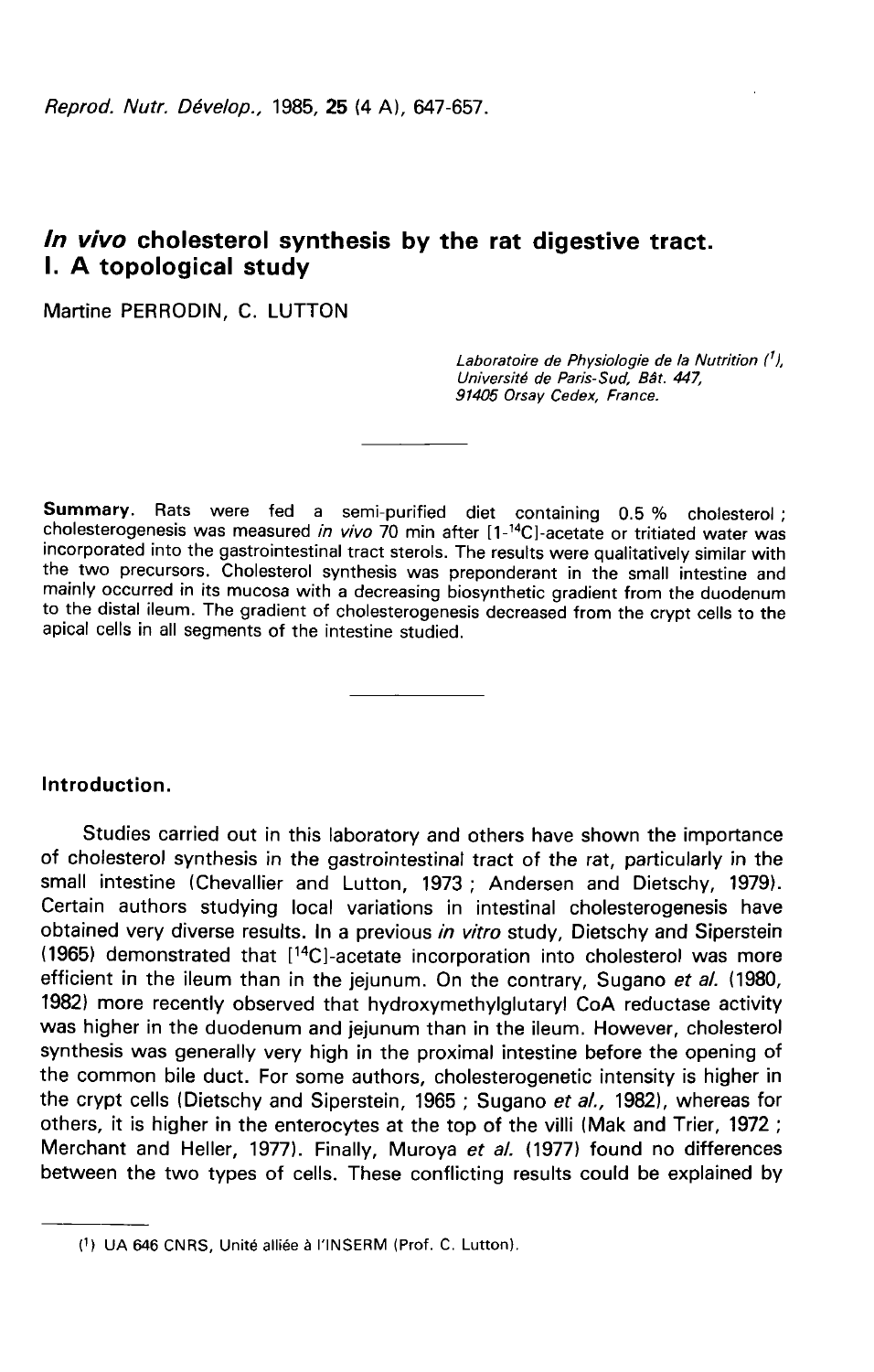differences in nutritional conditions (sometimes improperly defined), or by the fact that the observers were not always interested in the same part of the small intestine and that the measurements were made with various radioactive precursors and at various times after their administration.

We were therefore interested in carrying out a topological and kinetic study of intestinal cholesterogenesis in vivo under well-defined nutritional conditions. The rats were fed a cholesterol-enriched diet (0.5 %) in order to reduce the specific activity of plasma cholesterol for a few hours and to minimize the possible contribution of radioactive plasma cholesterol in the enterocytes by cholesterol exchange with plasma or by reabsorption of biliary cholesterol. In order to compare the results we studied two precursors of cholesterol synthesis and monitored the profile of sterol specific radioactivity in the gastrointestinal tract, especially in enterocytes located in different parts of the small intestine and villi, as a function of time (70 min and 8, 24 and 48 h).

This paper demonstrates that cholesterologenesis decreases in vivo from the first to the last quarter of the small intestine and from the crypt to the apical cells in rats fed a semi-purified diet with 0.5 % cholesterol.

## Materials and methods.

## Physiological techniques.

Animals and diet.  $-$  After weaning, male Wistar rats were fed ad libitum the semi-purified diet of the laboratory (Chevallier et al., 1975) which had the following percent composition : saccharose 53, casein 23, salts 5, yeast 2.3, milk 4, agar-agar with added vitamins 2.5, nut oil 0.8, lard 9.2, cystine 0.2. When they were 4 months old, the diet was enriched with 0.5 % cholesterol for three weeks. The rats (weight : 350  $\pm$  30 g) were maintained in an animal room with controlled light cycle (8 h-20 h), temperature (24  $\pm$  1 °C) and hygrometry.

Isotopic experiments.  $-$  A total of 13 rats (group A) were killed 70 min and 8, 24 or 48 h after a subcutaneous injection of  $[1 - {}^{14}C]$ -acetate (200 µCi) dissolved in a 0.2-ml physiological saline solution. The sacrifice time was 10 a.m. for those killed 70 min and 24 and 48 h after tracer injection and 5 p.m. for those killed 8 h after injection.

Four rats (group E) received 131 mCi of tritiated water by intravenous injection in the penis vein. They were killed 70 min (2 rats) and 8 and 24 h after tracer injection as above. The bile of one  $(E'_1)$  of the two rats killed at 70 min was collected from 0 to 70 min to see if bile radioactivity would account for a significant proportion of the intestinal radioactivity.

Organ collection. — The liver, stomach, small intestine and caecum plus the colon were collected following exsanguination and after the circulatory system had been washed several times with saline. The small intestine was divided into four equal quarters. The stomach, small intestine and caecum-colon contents were collected after the walls of the organs had been washed with Weiser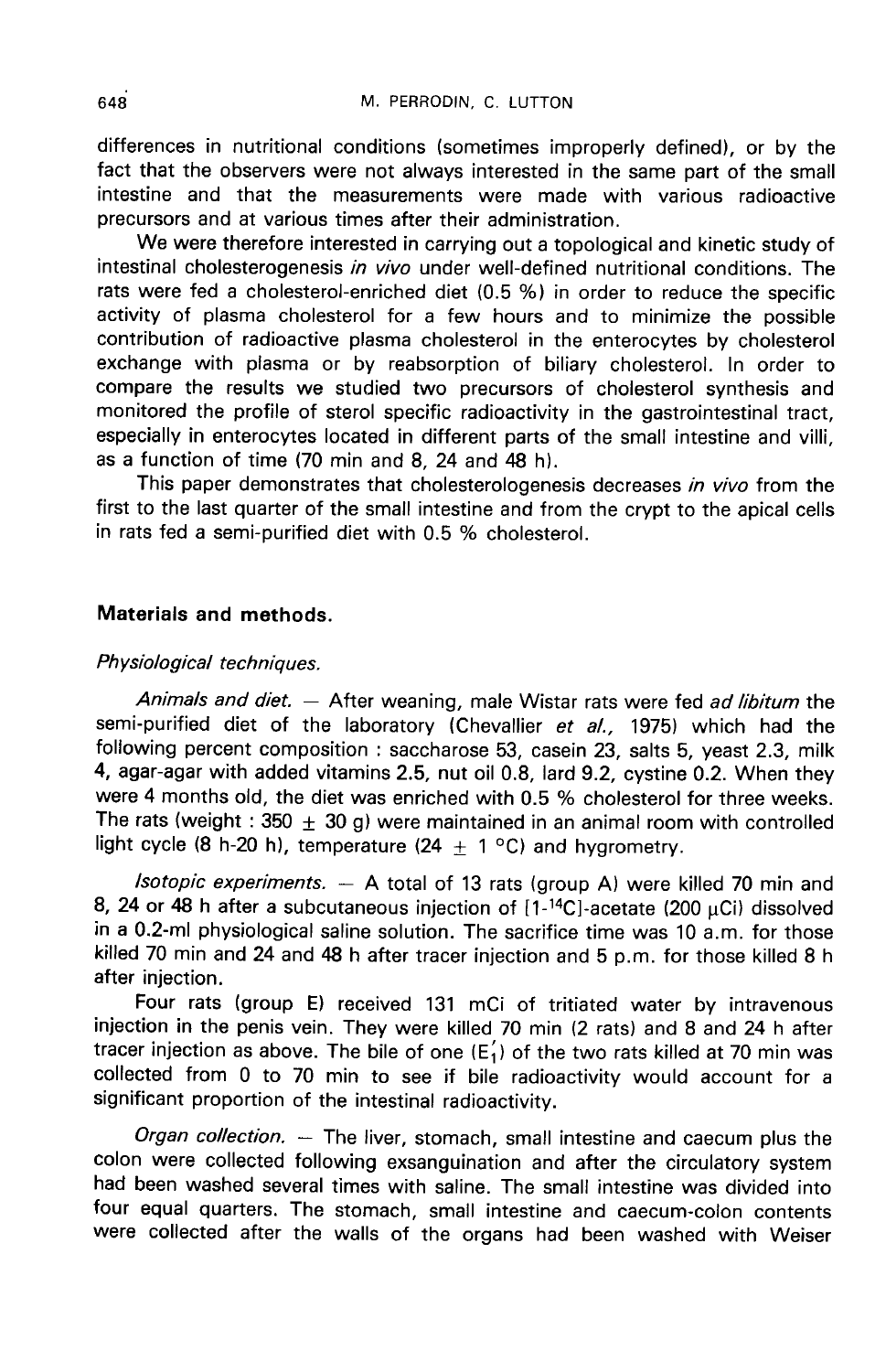solution (A) (NaCI 154 mM, dithiothreitol 1 mM), then with a second solution (B) 5.6 mM, pH 7.3) for 15 min in a water bath at 37 °C. Sequential fractions of (NaCI 96 mM, KCI 1.5 mM, sodium citrate 27 mM, rat<br>with a s<br>KH<sub>2</sub>PO<sub>4</sub><br>C. Sequ 8 mM, <sup>649</sup><br>ution (B)<br>Na<sub>2</sub>HPO<sub>4</sub><br>ctions of isolated enterocytes were obtained by a series of incubations and repeated washings of gut loops with a third solution (D) (NaCl 137 mM, KCl 2.69 mM, Na<sub>2</sub>HPO<sub>4</sub> 8.10 mM, KH<sub>2</sub>PO<sub>4</sub> 1.47 mM, EDTA 1.5 mM, dithiothreitol 0.5 mM, Nact 50 mM, NCT 1.3 mM, solutif clubbe 27 mM, NA<sub>2</sub>HPO<sub>4</sub> 8 mM, Na<sub>2</sub>HPO<sub>4</sub><br>5.6 mM, pH 7.3) for 15 min in a water bath at 37 °C. Sequential fractions of<br>isolated enterocytes were obtained by a series of incubations and re of the villus (fractions 1-3) to the bottom of the villus (fractions 4-6) and to the crypt area (fractions 7-9). In fact, 3 h after a  ${}^{3}$ H-thymidine intraperitoneal cryptor area (fractions 7-9). In fact, 3 h after a 3H-thymidine intraperitoneal injection, more than 80 % of the DNA radioactivity was found in the cells removed with fractions 7-9). In fact, 3 h after a 3H-thymidine intr injection, more than 80 % of the DNA radioactivity was found in the cells removed with fractions 7-9 (crypt cells), while less than 5 % was distributed in fractions 1-3 (top cells). erypt area (fractions 7-9). In fact, 3 h after a <sup>3</sup>H-thymidine intraperitoneal<br>injection, more than 80 % of the DNA radioactivity was found in the cells<br>removed with fractions 7-9 (crypt cells), while less than 5 % was di

### Chemical and isotopic techniques.

blood cells and plasma lipids were saponified in boiling alcoholic 2 N KOH for 2 h. The sterols were extracted with petroleum ether and precipitated with digitonin by the Sperry and Webb (1950) method. After washing, the digitonide complexes were weighed then broken down with pyridine. Cholesterol was purified from its possible labelled precursors by chromatography on alumina gel impregnated with The Sperry and Webb (1350) method. After washing, the digitomic complexes<br>were weighed then broken down with pyridine. Cholesterol was purified from its<br>possible labelled precursors by chromatography on alumina gel impregn migrating solvent. Cholesterol was assayed by the Lieberman-Burchard reaction. Radioactivity was measured in a PPO/dimethyl-POPOP/toluene solution with a liquid scintillation spectrometer (MR 300, Kontron) in glass flasks with a low background. DNA was measured as described by Croft and Lubran (1965) and proteins according to Gornall et al. (1949) using bovine serum albumin as a standard.

## Results.

Preliminary experiments.  $-$  Preliminary experiments were carried out to determine the sacrifice time after labelled acetate administration. Figure 1 shows the pattern of  ${}^{14}CO_2$  specific activity (reflecting that of the acetate body pool) during the 6 h after precursor injection. The peak values were reached 30 to 45 min after the injection. The rapid decrease in  ${}^{14}CO_2$  specific activity (10-fold after 2 h 30 and 100-fold after 6 h) revealed the high acetate pool turnover. Thus, synthesized cholesterol was considered as strongly marked within a relatively short time after acetate administration. Other preliminary experiments were used to check cholesterol specific activity in the various organs during the first hour after acetate administration. If the cholesterol precursors reached a higher specific activity than the cholesterol during the first minutes, we made sure that at 70 min the specific activity of purified cholesterol was the same as that of the digitoninprecipitable sterols. For these reasons, we chose 70 min as the earliest time of sacrifice.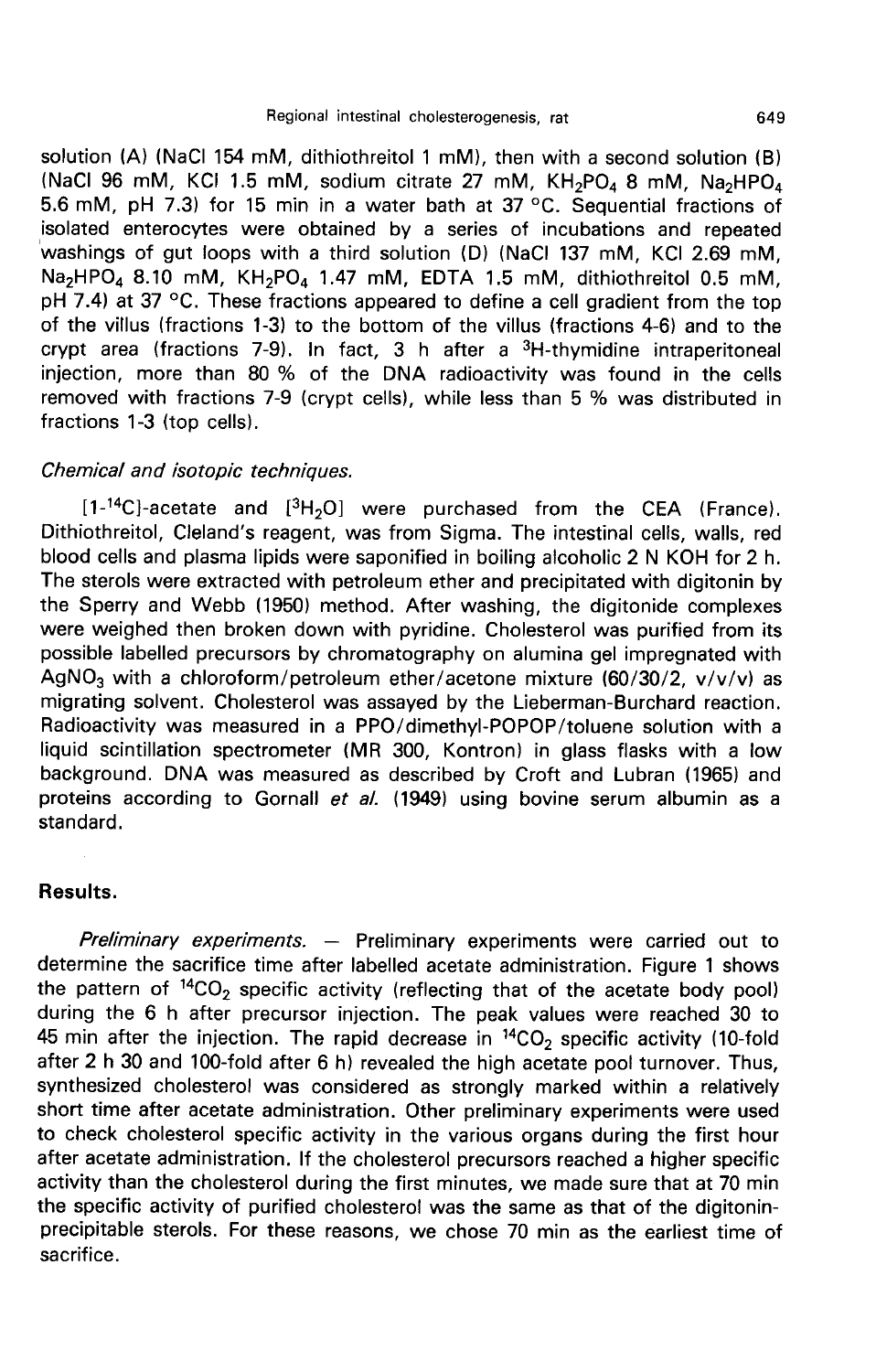



Experiments using acetate (group  $A$ ).  $-$  Table 1 shows the total cholesterol radioactivity in the blood, liver and different digestive tract organs 70 min after the labelled precursor was administered in rats fed a cholesterol-enriched diet (0.5 %). When expressed as a percentage of the total [<sup>14</sup>C]-cholesterol recovered in the organs listed in table 1, less than 1 % was found in red cells and plasma and 3 % in the liver, while almost the total amount ( $\geqslant$  96 %) was found in the digestive tract, and mainly in the small intestine (72 %). Distribution in the latter organ was not homogeneous, as 38, 32, 13 and 17 % of the total sterol radioactivity in the small intestine was found in the 1st, 2nd, 3rd and 4th quarters, respectively. More than 90 % of the intestinal cholesterol radioactivity was in the mucosa associated with the enterocytes collected. The mucosa contained approximately 60 % of the small intestine cholesterol. On an average, 85 % of the mucosal cholesterol was collected in the first three quarters of the intestine. The

#### **TABLE 1**

Sterol radioactivity (dpm) in the blood, liver and digestive tract of rats 70 min after a subcutaneous injection of <sup>14</sup>C acetate (100 uCi)

| Red Cells*               | $187***$<br>$433 +$ |
|--------------------------|---------------------|
| Plasma*                  | 190<br>$504 +$      |
| Liver                    | $2965 + 1311$       |
| Stomach                  | $10\,525 + 1\,603$  |
| Stomach content          | traces              |
| Small intestine          | 79 898 + 2 094      |
| Intestinal content       | $3\,512 + 922$      |
| $Caecum + Colon$         | $12453 + 2094$      |
| Caecum $+$ colon content | -65<br>$203 +$      |
|                          |                     |

\* Estimated value for 20 ml of blood (red cells : 8 g, plasma : 12 ml).

\*\* Mean  $\pm$  SEM (n = 3).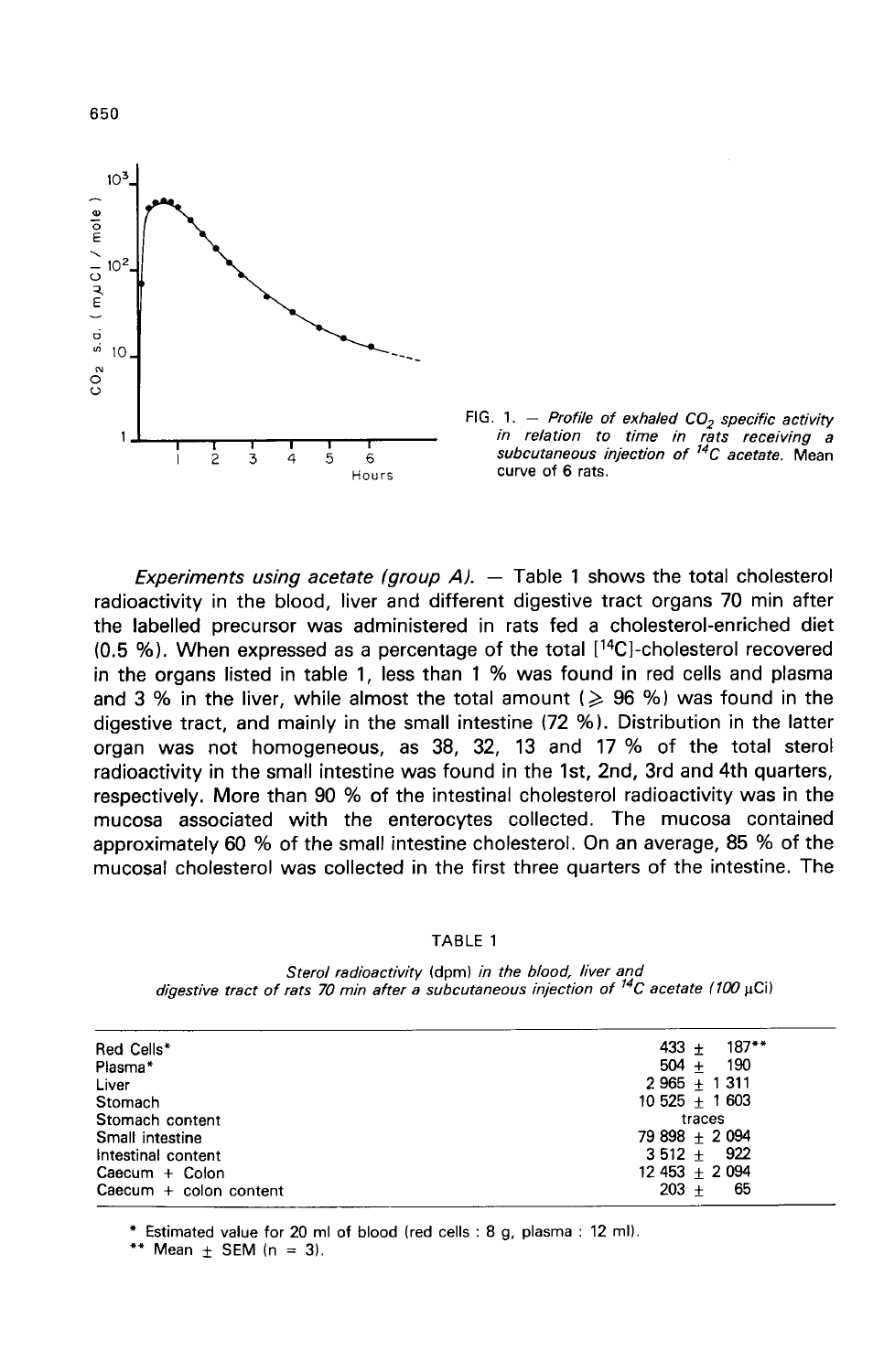1st, 2nd and 3rd quarters contained 25  $\pm$  1 %, 32  $\pm$  2 % and 28  $\pm$  2 %, respectively, and the 4th quarter only 15  $\pm$  1 % (n = 6). The relative cholesterol and protein contents of the enterocytes did not vary significantly from the duodenum to the ileum (21.8  $\pm$  0.4 µg of cholesterol/mg of protein, n = 6  $\times$  4). Nevertheless, the quantity of cholesterol or proteins (expressed per mg of DNA) was not as high in the distal ileum enterocytes (4th quarter) (0.43  $\pm$  0.05 mg of cholesterol and 20.0  $+$  1.0 mg of protein/mg of DNA,  $n = 6$ ) as in the jejunal enterocytes (0.65  $\pm$  0.01 mg of cholesterol and 30.0  $\pm$  0.2 mg of proteins/mg of  $DNA, n = 18$ ). This might indicate a decrease in ileal enterocyte size. Moreover, the cholesterol or protein/DNA ratio did not vary systematically with the site of the enterocyte on the villus. Consequently, a comparative study of cholesterol specific activity (dpm/mg of cholesterol) in the different cellular fractions should lead to the same results as those obtained with the radioactivity expressed in relation to each cell (dpm/mg of DNA).

The specific radioactivity of cholesterol from the different enterocytes 70 min after precursor administration is given in table 2. At that time, the specific activity of plasma cholesterol was 50-100 times lower than that of cholesterol in the duodenal crypt cells. Whatever the collection site, the specific activity of cholesterol in crypt cells was higher than that in apical cells, with a decreasing gradient observed from the crypts to the top of the villi. It is noteworthy that this gradient was more pronounced in the distal ileum than in the first quarter of the small intestine. At the same time, we observed that the highest incorporation of cholesterol precursor occurred in the crypt cells of the proximal intestine (1st and 2nd quarters). Whereas the decreasing gradient of cholesterol specific activity from the crypts to the villi disappeared at all levels after 48 h (fig. 2), we observed



FIG. 2. - Profile of sterol specific activity in the enterocytes of rats (group A) receiving a subcutaneous injection of <sup>14</sup>C-acetate. The cells were collected after the small intestine was divided into four equal quarte C: crypt cells (fractions 7-9, Weiser's method) ; I: Intermediate cells (fractions 4-6, Weiser's method) ; T : top cells (fractions 1-3, Weiser's method). Mean  $\pm$  SEM. The values are the percentages of sterol specific activity in crypt duodenal cells of

rats killed at 70 min.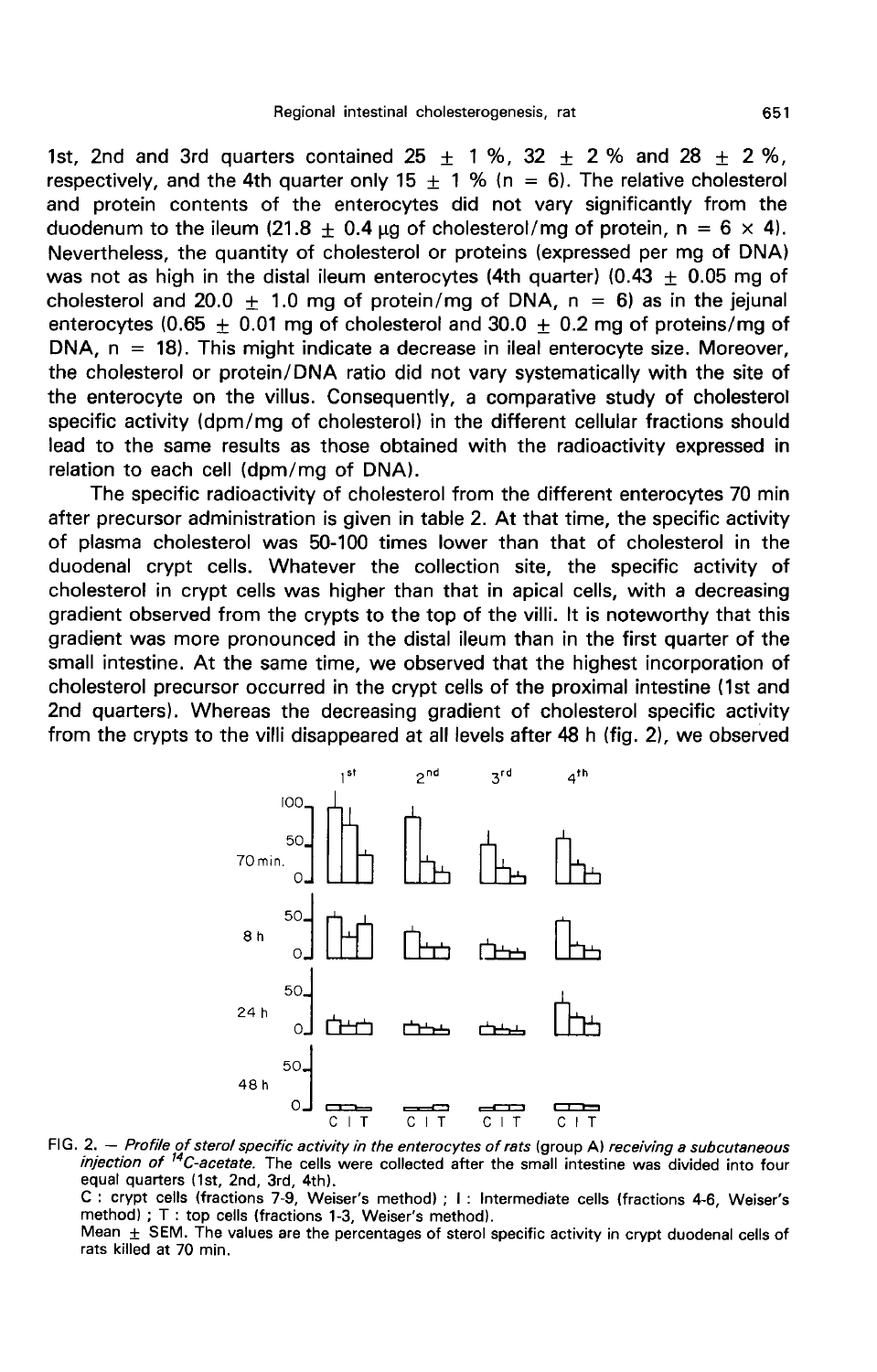|                     | Sterol specific                                                                                                                                                                                                                                                                         |                                      | $\frac{51}{2}$                                      |                                                 |                                                                                    | 2nd                                                  |                                                                            |                                                         | activity (dpm/mg) in the enterocytes of rats killed 70 min after a subcutaneous injection of acetate <sup>14</sup> C (100 µCi)<br>पू<br>ल               |                                                               |                                                                                      | $\ddot{\dot{a}}$                          |                                                   |
|---------------------|-----------------------------------------------------------------------------------------------------------------------------------------------------------------------------------------------------------------------------------------------------------------------------------------|--------------------------------------|-----------------------------------------------------|-------------------------------------------------|------------------------------------------------------------------------------------|------------------------------------------------------|----------------------------------------------------------------------------|---------------------------------------------------------|---------------------------------------------------------------------------------------------------------------------------------------------------------|---------------------------------------------------------------|--------------------------------------------------------------------------------------|-------------------------------------------|---------------------------------------------------|
|                     | Rat nº                                                                                                                                                                                                                                                                                  | ە<br>م                               |                                                     | ⊢                                               | ပ                                                                                  |                                                      | ⊢                                                                          | ပ                                                       |                                                                                                                                                         | ⊢                                                             | ပ                                                                                    |                                           |                                                   |
| $\frac{+1}{2}$      | <b>SEM</b>                                                                                                                                                                                                                                                                              | <b>58888</b><br>188588<br>$\ddot{+}$ | សន្លឹក<br>ក្នុងខ្លួង<br>ក្នុងខ្លួង<br>$\frac{1}{1}$ | \$<br>\$\$\$\$\$<br>2 \$ \$ \$ \$<br>$\ddot{+}$ | $\begin{array}{c} 32\,413 \\ 26\,007 \\ 18\,376 \\ 25\,699 \\ +4\,057 \end{array}$ | 7500<br>8654<br>1843<br>6 199<br>12 262<br>$\ddot{}$ | 4385 <sup>b</sup><br>1302<br>6 982<br>3 257<br>517<br>៷៰<br>$\overline{+}$ | <b>គម្ពុក និង</b><br>មាន អូច<br>ស្រុក និង<br>$\ddot{+}$ | $\pm$                                                                                                                                                   | 2060<br>2438 <sup>b</sup><br>3345<br>455<br>န္တ<br>$\ddot{+}$ | $\begin{array}{c} 22\,486 \\ 18\,27 \\ \pm\,2\,587 \end{array}$<br>ន្ល<br>18641<br>ë | <b>988598</b><br>888598<br>88859<br>$\pm$ | ក្នុង ខ្លួន<br>ក្នុង ខ្លួន ខ្លួ<br>$\overline{+}$ |
|                     | a : C = crypt cells (fractions 7-9, Weiser's method) ; I = intermediate cells (fractions 4-6, Weiser's method) ; T<br>b : Significantly different (p < 0.05) versus top duodenal cells (1¤ quarter).<br>c : Significantly different (p < 0.05) versus crypt duodenal cells.<br>method). |                                      |                                                     |                                                 |                                                                                    |                                                      |                                                                            |                                                         |                                                                                                                                                         | $\mathbf{u}$                                                  | top cells (fractions 1-3, Weiser's                                                   |                                           |                                                   |
|                     | Changes with time                                                                                                                                                                                                                                                                       |                                      |                                                     |                                                 |                                                                                    |                                                      | TABLE <sub>3</sub>                                                         |                                                         | of sterol radioactivity (dpm) in the blood, liver and digestive tract of rats after an intravenous injection of <sup>3</sup> H <sub>2</sub> O (131 mCi) |                                                               |                                                                                      |                                           |                                                   |
|                     |                                                                                                                                                                                                                                                                                         |                                      |                                                     |                                                 |                                                                                    |                                                      |                                                                            | 尾く                                                      |                                                                                                                                                         |                                                               |                                                                                      | Content                                   |                                                   |
| ក្ខី <mark>ខ</mark> | Sacrifice<br>time                                                                                                                                                                                                                                                                       | Red <sup>a</sup><br>cells            |                                                     | Plasma <sup>a</sup>                             | Liver                                                                              | Stomach                                              |                                                                            | intestine<br>Small                                      | colon<br>Caecum<br>$\ddot{+}$                                                                                                                           | Stomach                                                       |                                                                                      | intestine<br>Small                        | $+$ colon<br>Caecum                               |
| <u>ក ជ ជ</u>        | 70 min<br>24 h<br>$\frac{1}{\infty}$                                                                                                                                                                                                                                                    | <sup>2</sup><br>48<br>48<br>240<br>8 | ಣ                                                   | 1 152<br>7 152<br>460                           | 40 100<br>236 175<br>925<br>ø                                                      | 240 395<br>88930                                     |                                                                            | 52 465<br>24 568<br>24 34 25                            | 83 255<br>266 525<br>10880                                                                                                                              | $\frac{88}{136}$<br>126<br>ã                                  |                                                                                      | 1516<br>11462<br>56525                    | 22 682<br>199 578<br>5430                         |
|                     | Sterol radioactivity of biliary cholesterol collected for 70 min after an intravenous injection of <sup>3</sup> H <sub>2</sub> O (131 mCl) was 590 dpm (rat E <sub>1</sub> ).<br>a) Estimated value f                                                                                   |                                      |                                                     |                                                 | or 20 ml of blood (red cells : 8 g, plasma : 12 ml).                               |                                                      |                                                                            |                                                         |                                                                                                                                                         |                                                               |                                                                                      |                                           |                                                   |

l.

652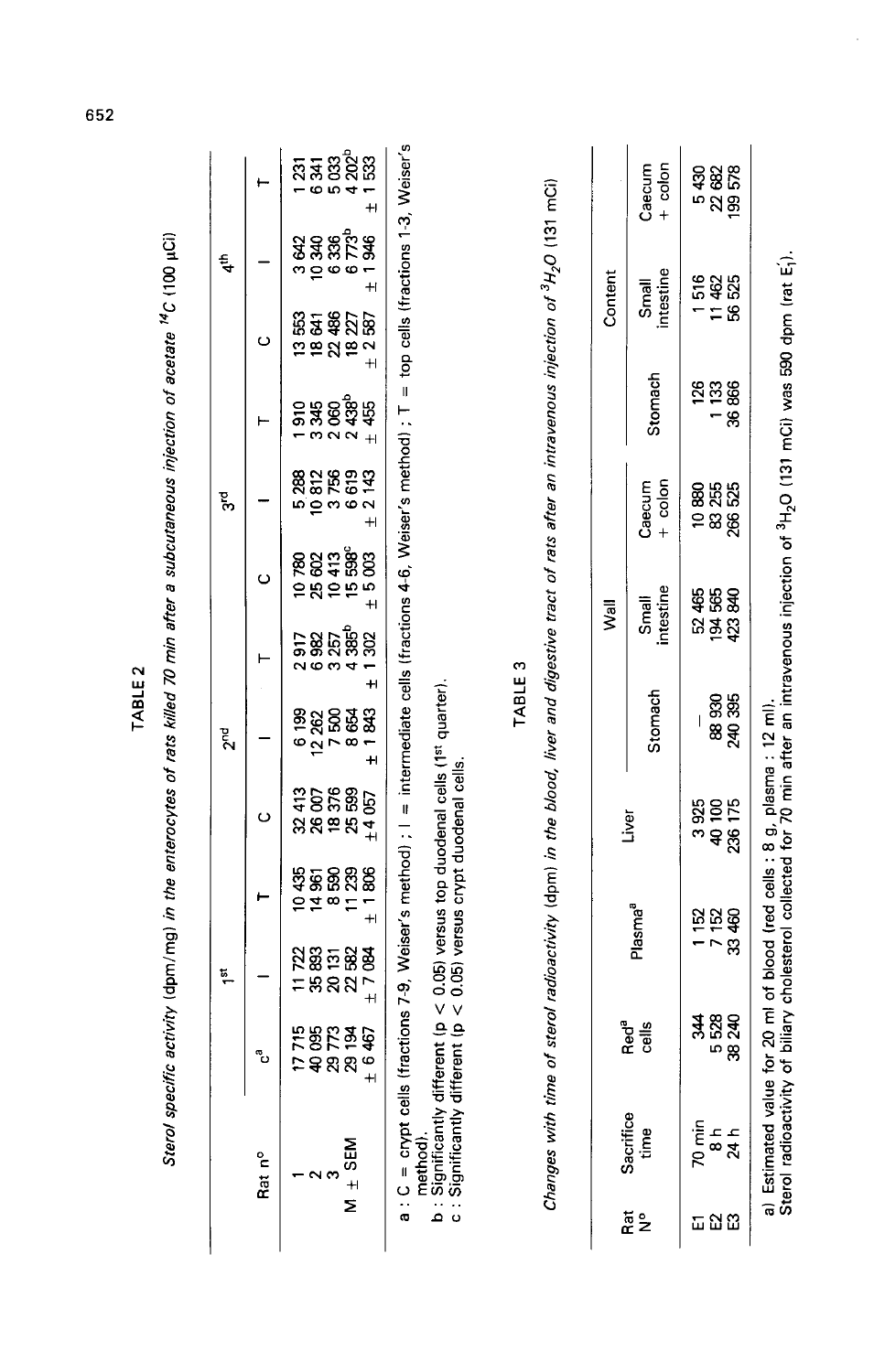that the decrease in cholesterol specific activity in the crypts, a decrease reflecting its renewal, was faster in the first half of the intestine than in the second.

Experiment using «  $3H<sub>2</sub>O$  » (group E). - Sterol radioactivities measured in the blood, liver and main digestive organs of 3 rats given an intravenous injection<br>of  ${}^{3}H_{2}O$  are listed in table 3.<br>For the 70 min time, most of the radioactive obeletated, as in the case of

For the 70 min time, most of the radioactive cholesterol, as in the case of acetate, was found in the digestive tract and mainly in the small intestine. Twothirds of this radioactivity was located in the first half of the small intestine since the quarters of it contained 39, 25, 14 and 22 %, respectively, of intestinal sterol radioactivity in rat  $E_1$ . At that time, radioactivity was negligible in the bile cholesterol of rat  $E'_1$ .

Figure 3 shows the specific radioactivity of cholesterol in the different enterocytes (expressed as a percent of that of cholesterol in the crypts of the 1st quarter) in rats E<sub>1</sub> and E $_{\rm i}$  (with a biliary fistula) sacrificed 70 min after radioactive precursor injection. This figure shows a pattern similar to that observed after<br>[1-<sup>14</sup>C]-acetate injection. enterocytes (expressed a<br>quarter) in rats E<sub>1</sub> and E<br>precursor injection. Thi<br>[1-<sup>14</sup>C]-acetate injection.



FIG. 3. - Sterol specific activity in the enterocytes of rats killed 70 min after intravenous injection of  ${}^3H_2O$ .

The cells were collected after the small intestine was divided into four equal quarters (1st, 2nd, 3rd, 4th).

## Discussion.

The problem of the choice of a precursor, always present when measuring a biosynthetic rate of cholesterogenesis, has been debated for the last few years. C: crypt cells; 1: intermediate cells; T: top cells.<br>
The values are the percentages of sterol specific activity in crypt duodenal cells. Top = rat E<sub>1</sub>;<br>
bottom = rat E<sub>1</sub> (see text).<br> **Discussion.**<br>
The problem of the c (1983) compared in vivo and in vitro sterogenesis in parts of the intestine and in isolated cells. They estimated that  $[1-14C]$ -acetate in vitro was a better substrate Using  $[1^{-14}C]$ -octanoate,  $[1^{-14}C]$ -acetate and tritiated water, Stange and Dietschy (1983) compared *in vivo* and *in vitro* sterogenesis in parts of the intestine and in isolated cells. They estimated that  $[1^{-14}C]$ **Discussion.**<br>The problem of the choice of a precursor, always present when measuring a<br>biosynthetic rate of cholesterogenesis, has been debated for the last few years.<br>Using  $[1^{-14}C]$ -octanoate,  $[1^{-14}C]$ -acetate and t acetate injection represented 70 to 80 % of that measured after tritiated water administration. Indeed, water crosses the cellular membrane very rapidly. Thus, water specific activity would be the same in every tissue (Andersen and Dietschy,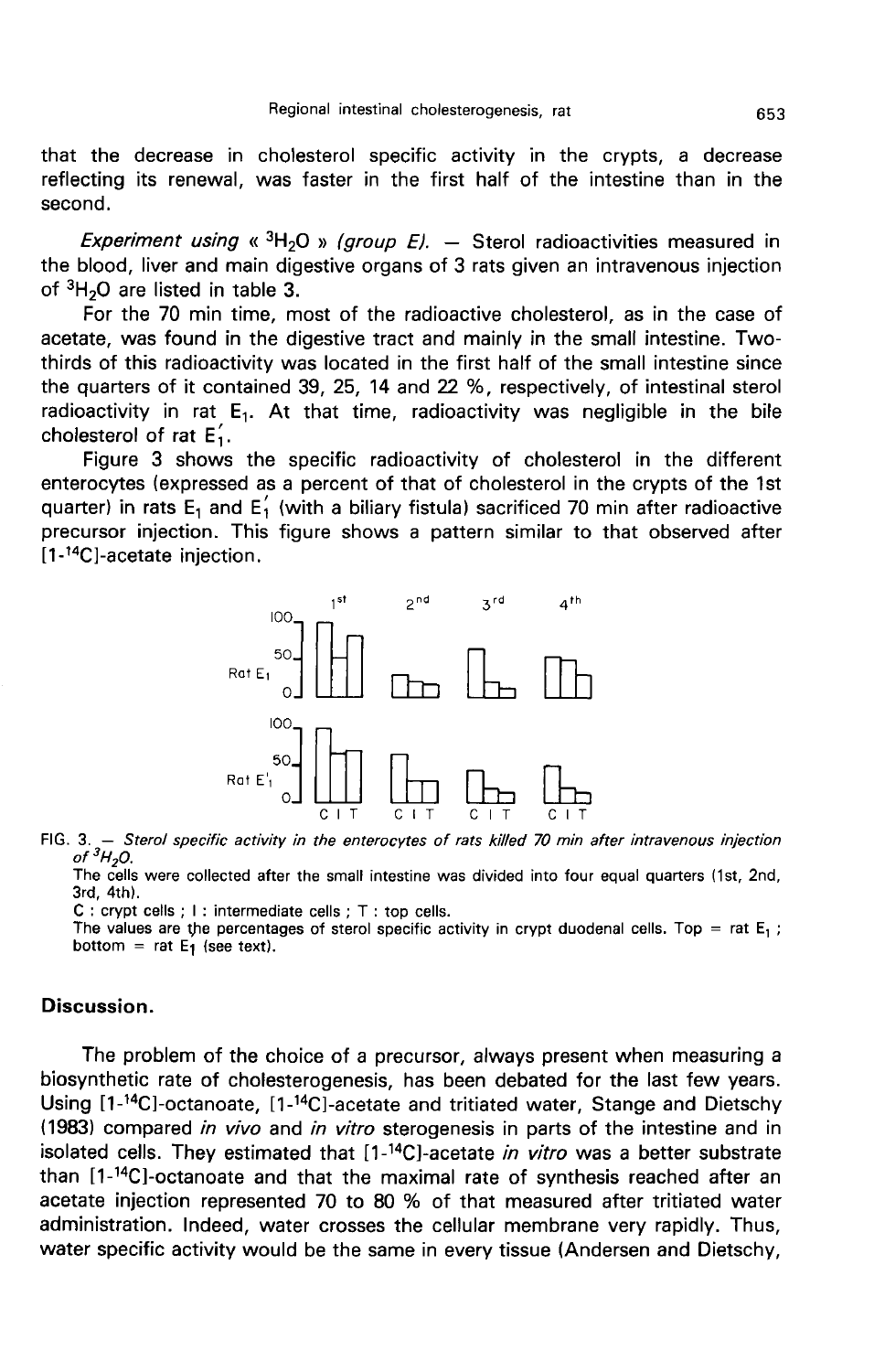1979). On the contrary, molecules such as acetate or octanoate cross the cellular and mitochondrial membrane more slowly, and may be diluted to various degrees. For these reasons, tritiated water was proposed by Stange and Dietschy as a better index of cholesterogenesis than substrates labelled with <sup>14</sup>C. However, the use of tritiated water is difficult in vivo because whereas an intraperitoneal injection of 200  $\mu$ Ci [1-<sup>14</sup>C]-acetate is sufficient to label cholesterol in rat enterocytes after 1 h, 100 to 150 mCi tritiated water are required to obtain a similar result. The manipulation of such a large quantity of radioactivity  $(2-4 \times 10^{11}$  dpm) requires special equipment and precautions. Moreover, an isotopic effect cannot be excluded with this light element (Chase and Rabinowitz, 1973). Finally, the number of tritium atoms incorporated by molecules of newly synthesized cholesterol may vary with the carbonate source of this sterol (Nilsson, 1975). We compared the results obtained in vivo with these two precursors : although the « ${}^{3}H_{2}O$  » experiment was restricted, certain conclusions can be drawn. At 70 min, the results on changes in cholesterogenesis in the enterocytes along the intestine and in the villi were at least qualitatively comparable with the two isotopes. Under these conditions, acetate appears to be as good a qualitative index of *in vivo* cholesterogenesis as tritiated water. Moreover, if the location of cholesterogenesis in the intestine can be studied with tritiated water as well as with [1-!4C]-acetate, a turnover study of synthesized as good a qualitative index of *in vivo* cholesterogenesis as tritiated water.<br>Moreover, if the location of cholesterogenesis in the intestine can be studied with<br>tritiated water as well as with  $[1^{-14}C]$ -acetate, a turn this study). After intravenous administration of tritiated water, tissular water equilibrates rapidly (about 10 min), reaching a plateau lasting for several hours (our results and those of Jeske and Dietschy, 1980). In fact, the turnover rate cholesterol is easier after labelling with  $[1^{-14}C]$ -acetate impulsion (see part II of<br>this study). After intravenous administration of tritiated water, tissular water<br>equilibrates rapidly (about 10 min), reaching a plat specific activity to be observed during a 24-hour experiment (Thomson, 1963). This was also true in the present experiment. Consequently, we obtained isotopic equilibrium of the radioactive precursor.

In such a study it is necessary to be sure that the radioactivity of the digitonin-precipitable sterols (measured in the digestive tract after a precursor injection) comes from in situ synthesis. Three facts showed that the possible contribution of labelled plasma cholesterol to in situ cholesterogenesis in the digestive tract was insignificant at 70 min. (1) The specific activity of plasma cholesterol was 100 times lower than that of intestinal cholesterol at 70 min (group A rats). Moreover, cholesterol exchange between plasma and intestine was slow, *i.e.* less than 1 % of cellular intestinal cholesterol exchange per hour with plasma cholesterol (Sérougne and Lutton, 1982) ; (2) at 70 min, the cholesterol in the luminal content was very slightly labelled, that is, its radioactivity was not sufficient to significantly modify cholesterol radioactivity in the digestive tract ; (3) part of the luminal cholesterol was of biliary origin, *i.e.* it came from the liver. The collection of bile for 70 min from a rat fitted with a biliary fistula (rat  $E'_1$ ) showed that the radioactivity of biliary cholesterol was less than 2 % that of intestinal cholesterol. Therefore, we concluded that cholesterol radioactivity in the gastrointestinal tract at 70 min reflected in situ cholesterogenesis.

After the administration of [1-<sup>14</sup>C]-acetate or tritiated water, radioactive precursor incorporation by cholesterol was 5 to 8 times greater in the small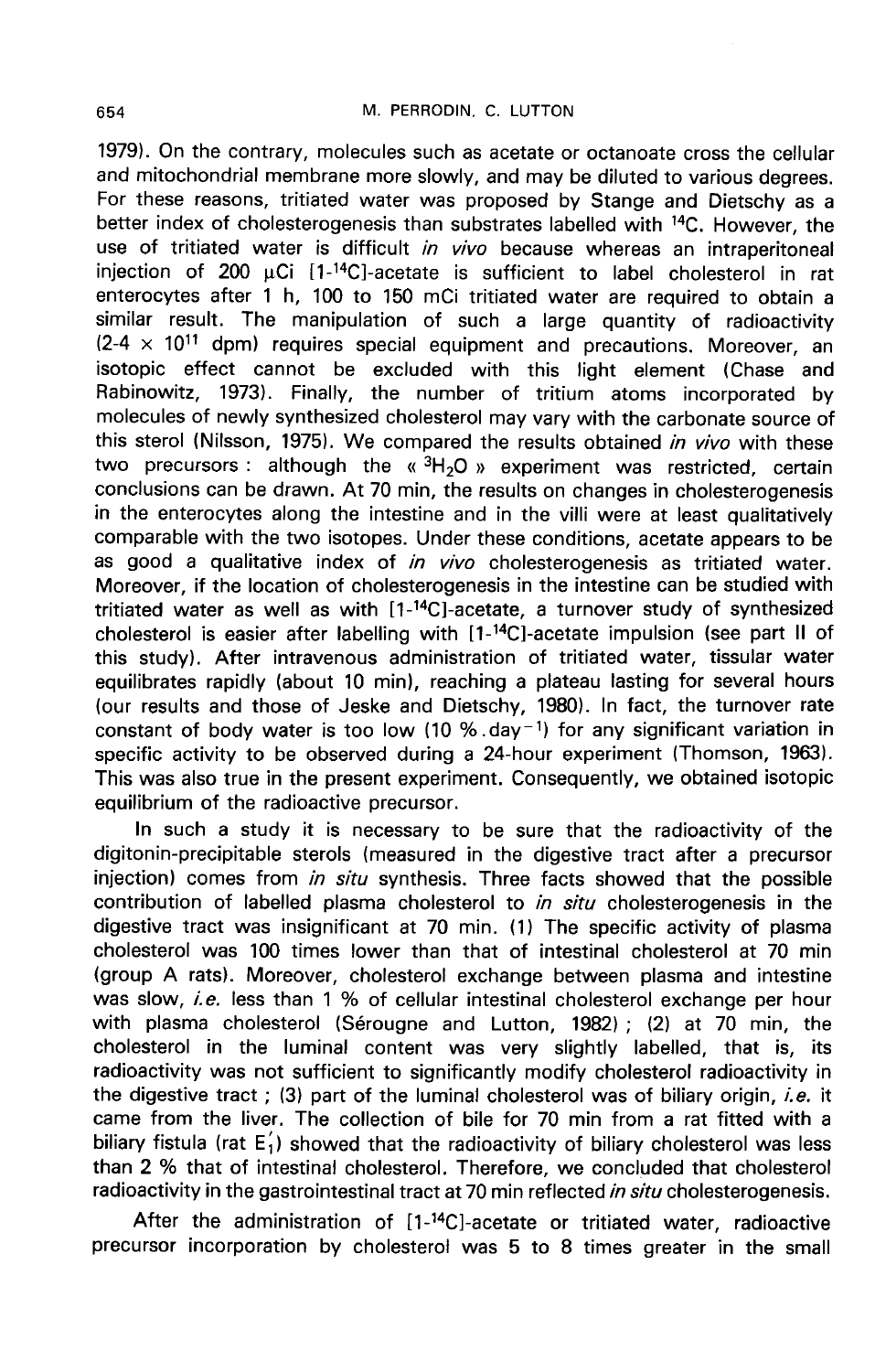intestine than in the stomach or the caecum plus colon. These results agree with previous observations and lead us to conclude that the intestine is the major site of cholesterogenesis in the rat digestive tract (Chevallier and Lutton, 1973), particularly in cholesterol-fed animals. Intestinal synthesis mainly (and perhaps solely) takes place in the mucosa and appears to be negligible (or zero) in the underlying muscular wall. This agrees with the previous conclusions of Dietschy and Siperstein (1965).

After [1-<sup>14</sup>C]-acetate or tritiated water injection, precursor administration was 2 and 1.5 times higher, respectively, in the first half of the intestine (duodenum and jejunum) than in the second half (proximal and distal ileum) with a decreasing biosynthetic gradient from the duodenum to the distal ileum. These conclusions agree with those of Sugano et al. (1980) who used a semi-purified diet without cholesterol.

Whatever the radioactive precursor used or the part of the intestine studied, cholesterogenesis was 2 to 7 times higher in the crypt cells than in the apical cells with a decreasing gradient from the crypts to the top of the villi. The differences in synthetic activity between these two cellular fractions however were more pronounced in the distal ileum (4 times more with acetate) than in the duodenum (2.6 times more). Moreover cholesterogenesis was twice as high in the duodenal as in the ileal crypt cells. A similar profile of cholesterogenesis was observed in apical cells along the small intestine with a decreasing cholesterogenetic gradient from the duodenum to the ileum. These observations are not consistent with those of Merchant and Heller (1977) who found that in observed in apical cells along the small intestine with a decreasing<br>cholesterogenetic gradient from the duodenum to the ileum. These observations<br>are not consistent with those of Merchant and Heller (1977) who found that acetate were 1.5 and 2 times higher in the cells from the top of the villi than in those from the crypts. Moreover, Mak and Trier (1972) using tritiated mevalonate incorporation into cholesterol and autoradiography, obtained results similar to those of Merchant. On the contrary, Muroya et al. (1977) observed in vivo and in vitro that acetate was incorporated into sterols as actively in the crypt as in the apical cells. Our results agree with those of Shefer et al. (1972) and Panini et al. (1979) who measured reductase activity in isolated intestinal cells and the in vivo and *in vitro* incorporation of acetate into digitonin-precipitable sterols (expressed or not per mg of proteins) of enterocytes. Moreover, Strandberg et al. (1981) recently showed that the steps of cholesterol biosynthesis between acetate and mevalonate, mevalonate and squalene, or squalene and cholesterol are more active in crypt cells than in apical cells. It is impossible to explain these conflicting observations by differences in the expression of the results. Indeed, the quantity of proteins and cholesterol in the enterocytes varies little with enterocyte localization on the villus (Sugano et al., 1980; Strandberg et al., 1981, present study). Furthermore, it was found that scraping the intestinal mucosa, a method commonly used to isolate crypt and apical cells, did not guarantee the purity of the cellular fractions collected. However, Merchant, using as we did the Weiser method, found higher cholesterol synthesis in the apical than in the crypt cells. According to him, this was due to differences in the acetate concentration between the two types of cells. Our similar results after acetate or tritiated water administration prove that even if there is appreciable acetate pool disparity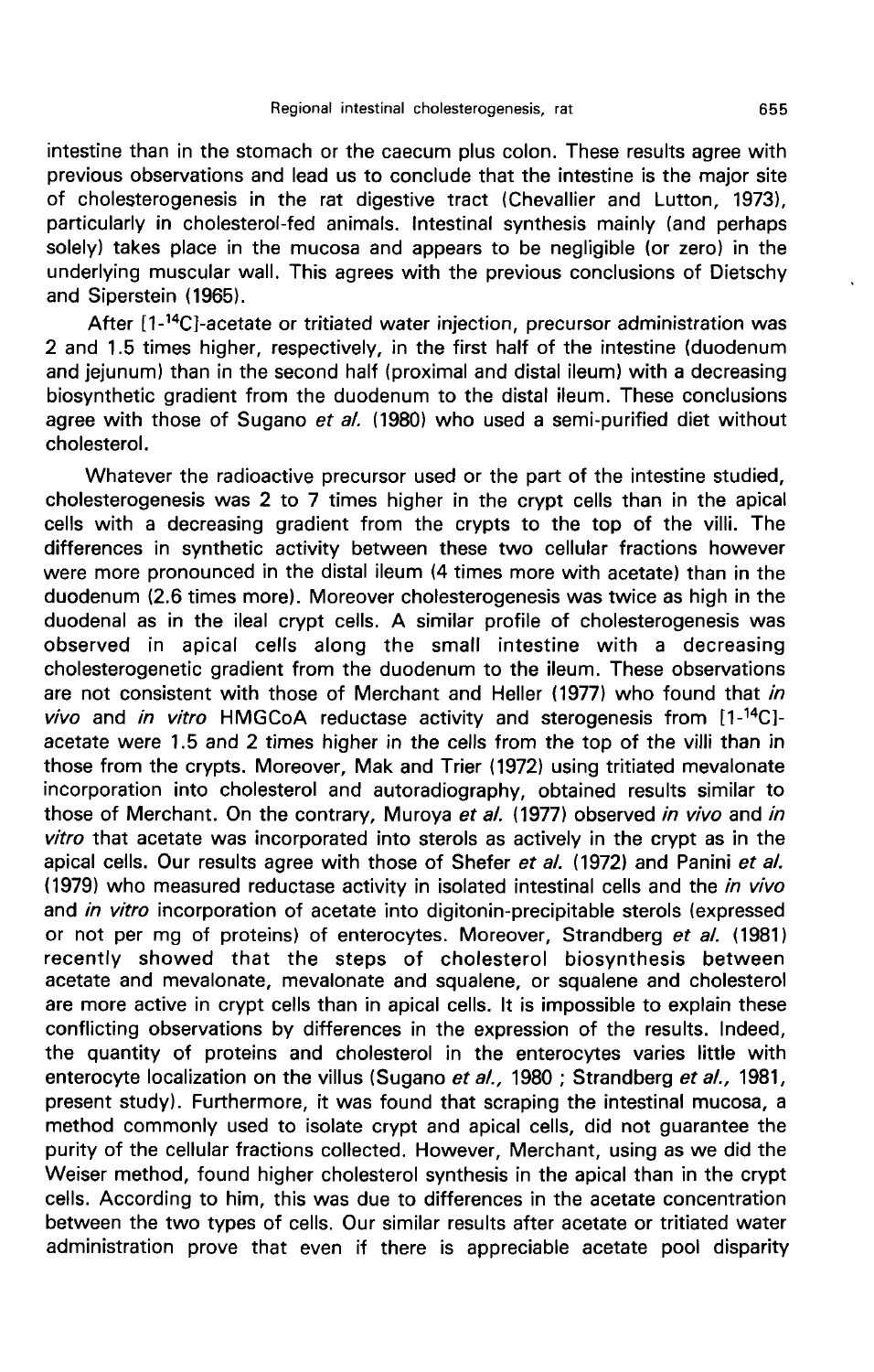between the enterocytes in relation to their location, it is not enough to reverse the results.

Sugano et al. (1980, 1982) observed a jejuno-ileal gradient of HMGCoA reductase activity in rats fed a pellet diet but not in those fed a semi-purified diet. Nevertheless, in the jejunum as in the ileum, enzyme activity was always higher in the crypts than at the top of the villi. This agrees with results obtained in the present study. Thus, all results are consistent with the idea that cholesterol synthesis is more active in the crypt cells,  $i.e.$  in cells undergoing intensive mitotic division, and that cholesterogenesis occurs in cells at the top of the villi, that is, in cells having no cellular division. Indeed, the existence of radioactive cholesterol in the latter cells, 70 min or 8 h after precursor administration, can hardly be explained by the intercellular movements of labelled cholesterol (see discussion in part 11). Finally, this gradient is less marked in the duodenum than in the jejunum or ileum, suggesting that the modulation of cholesterogenesis varies with the part of the intestine considered. The mechanisms responsible for this modulation will be studied in a second article.

> Recu en décembre 1984. Accepté en avril 1985.

Acknowledgements. — The authors wish to thank M. Moqué for the illustrations and Mrs Boivin for typing the paper.

## Résumé. Synthèse de cholestérol dans le tractus digestif du rat. I. Etude topologique.

Soixante-dix minutes après l'administration d'acétate 1-<sup>14</sup>C ou d'eau tritiée à des rats ingérant un régime semi-synthétique contenant 0,5 % de cholestérol, la radioactivité des stérols du tractus gastrointestinal a été mesurée. Les résultats sont qualitativement identiques avec les deux précurseurs. Ainsi, la synthèse de cholestérol, prépondérante dans l'intestin grêle, est localisée essentiellement dans sa muqueuse avec un gradient de biosynthèse décroissant du duodénum vers l'iléum distal. Un gradient de cholestérogenèse décroissant est également observé des cellules des cryptes vers les cellules du sommet des villosités, quelle que soit la portion d'intestin considérée.

#### References

ANDERSEN J. A., DIETSCHY J. M., 1979. Absolute rates of cholesterol biosynthesis in extrahepatic tissues with  $3H$ -labeled water and  $14C$ -labeled substrates. J. Lipid Res., 19, 740-752.

CHASE G. D., RABINOWITZ J. L., 1973. Isotopic tracers in biology, 455-490. In Principles of radioisotope methodology. Burgers Publ. Comp., Minneapolis.

CHEVALLIER F., LUTTON C., 1973. The intestine is the major site of cholesterol synthesis in the rat. Nature New Biol., 242, 61-62.

CHEVALLIER F., SEROUGNE C., CHAMPARNAUD G., 1975. Effect upon brain weight and cholesterol content of maintaining rats of various ages at constant weight. J. Nutr., 105, 1003-1011.

CROFT D. N., LUBRAN M., 1975. The estimation of desoxyribonucleic acid in the presence of sialic acid : application to analysis of human gastric washings. J. Biochim., 95, 612-620.